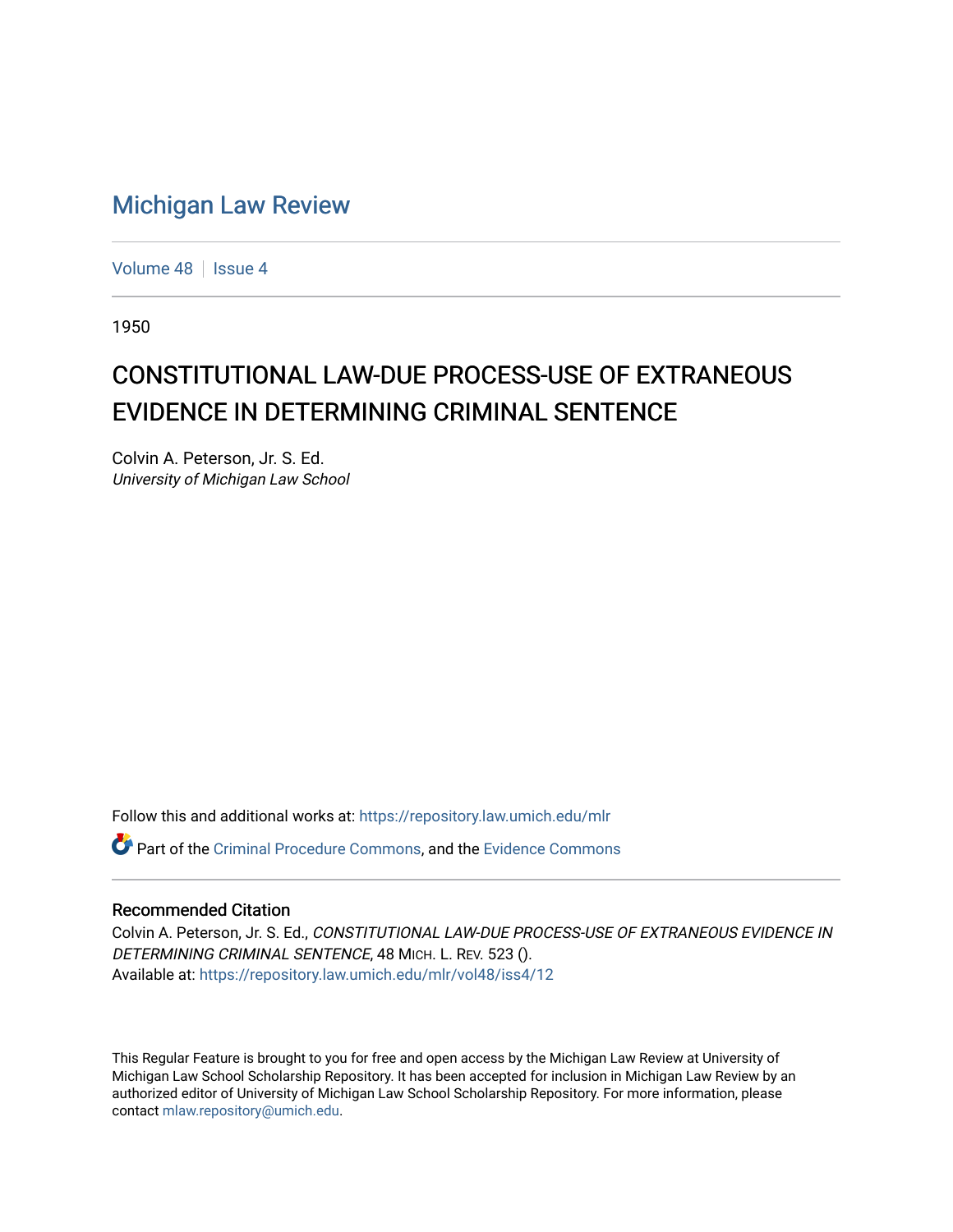CONSTITUTIONAL LAW-DUB PROCESS-USE OF EXTRANEOUS EVIDENCE IN DETERMINING CRIMINAL SENTENCE-Petitioner was convicted of murder in the first degree with a recommendation for life imprisonment. In reliance on police and probation reports<sup>1</sup> showing petitioner's background which included over thirty burglaries for which he had never been arraigned and a "morbid sexuality," the trial judge disregarded the jury's recommendation and imposed the death sentence.<sup>2</sup> Although petitioner did not have an opportunity to examine the reports prior to the sentence hearing, he was represented by counsel at the hearing and did not challenge them at that time. Petitioner contended that he had been denied due process of law because his sentence had not been based on information supplied by witnesses with whom he could be confronted. *Held,* due process was not violated because extraneous evidence was used to assist the judge in imposing sentence. Justices Murphy and Rutledge dissented. *Williams v. People of State of New York,* (U.S. 1949) 69 S.Ct. 1079.

1 "Before rendering judgment or pronouncing sentence the court shall cause the defendant's previous criminal record to be submitted to it, including any reports that may have been made as a result of a mental, phychiatric [sic] or physical examination of such person, and may seek any information that will aid the court in determining the proper treatment of such defendant." N.Y. Crim. Code (McKinney, 1945) §482.

 $2$  "A jury finding a person guilty of murder in the first degree  $\ldots$  may, as a part of its verdict, recommend that the defendant be imprisoned for the term of his natural life. Upon such recommendation, the court may sentence the defendant to imprisonment for the term of his natural life." N.Y. Penal Law (McKinney, 1945) §1045-a. The court may disregard the jury's recommendation. People v. Cole, 285 N.Y. 838, 35 N.E. (2d) 503 (1941).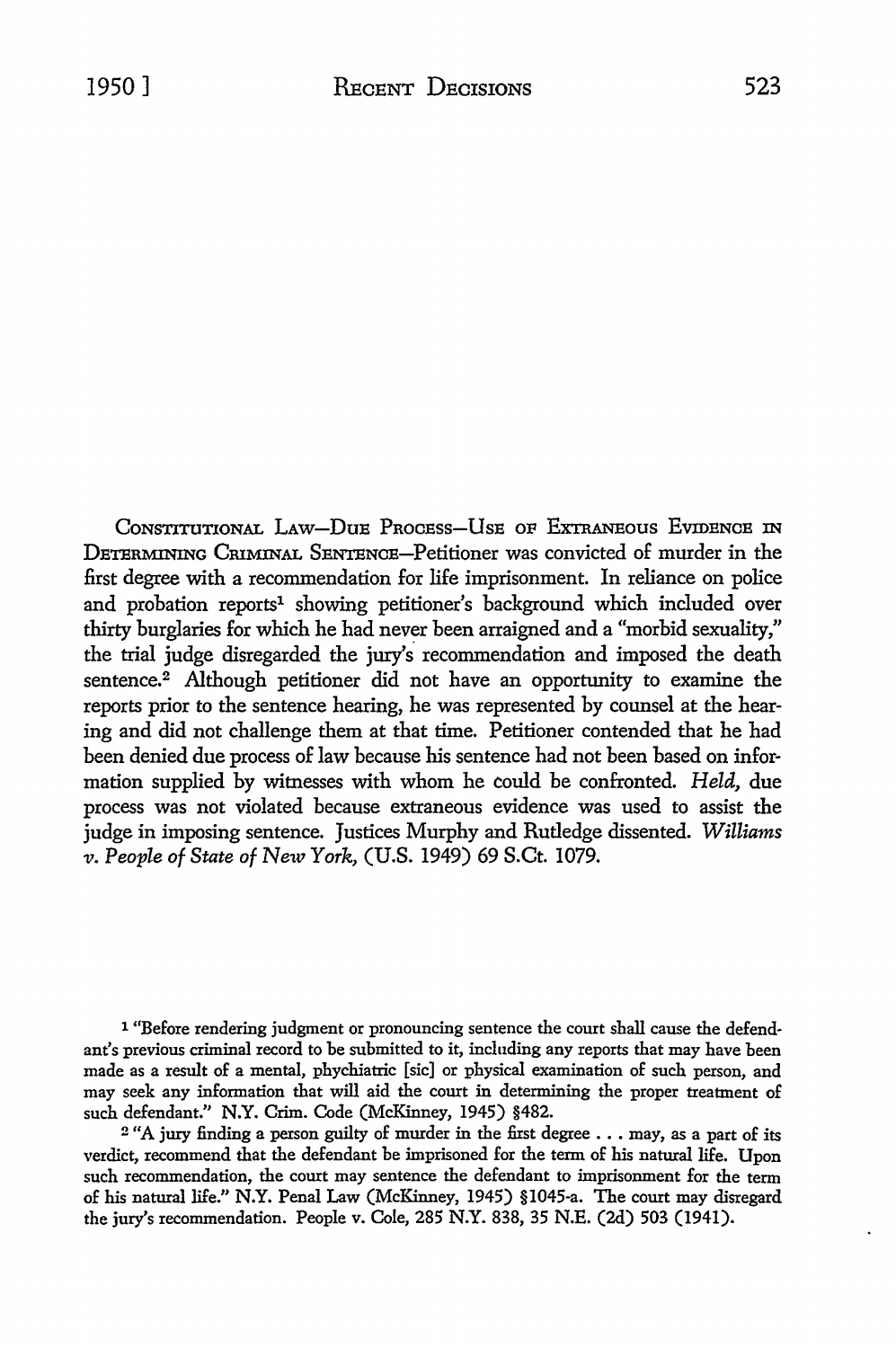With the change in the emphasis of criminal prosecutions from retribution to reformation and rehabilitation, criminal sentences have been designed to fit the individual rather than the crime.3 At common law it was the function of the court to sentence, the jury simply returning the verdict. The court could, how· ever, hear additional evidence before imposing sentence.<sup>4</sup> The power to sentence is often vested in the jury by statute, and some confusion has arisen as to the admissibility of evidence at the sentencing stage because of the failure to dis· tinguish between the function of determining guilt or innocence and that of sentencing.<sup>5</sup> Rules of evidence are carefully designed to exclude the accused's past from the jury because of the undue prejudice, unfair surprise and collateral issues involved;6 but this policy does not apply at the sentencing stage, and the sentencer may consider extraneous evidence inadmissible at the trial.<sup>7</sup> Therefore, whatever limitations are imposed upon the use of extraneous evidence in imposing sentence must be derived from constitutional, and not evidentiary, prin· ciples. In the state courts the use of extraneous evidence at sentence hearings has withstood constitutional attacks. While a few courts have indicated that a fair hearing must be granted to the person convicted,<sup>8</sup> the primary ground for upholding the statutes is that the issue of the criminal's guilt or innocence is not affected by them.9 Under the federal Constitution it is well settled that pro-

<sup>3</sup>See Warner and Cabot, "Changes in the Administration of Criminal Justice in the Past Fifty Years," 50 HARV. L. REv. 583 (1937); Reform in Federal Penal Procedure, 53 YALE L. J. 773 (1944).

4Rex v. Wilson, 4 T.R. 487, 100 Eng. Rep. 1134 (1791); Rex v. Bunts, 2 T.R. 683, 100 Eng. Rep. 368 (1788); Fields v. State, 47 Ala. 603 (1872).

<sup>5</sup>People v. Corry, 349 ill. 122, 181 N.E. 603 (1932); Reppin v. People, 95 Colo. 192, 34 P. (2d) 71 (1934). Cf. People v. Popescue, 345 ill. 142, 177 N.E. 739 (1931); and see 77 A.L.R. 1199 (1932); 86 A.L.R. 828 (1933).

 $6$  Certain exceptions exist; where there is a question of motive, identity, mistake, accident, common scheme, or knowledge, courts allow evidence of defendant's past conduct to be admitted. 2 WIGMORE, EVIDENCE, 3d ed., §§300 et seq. (1940). Such evidence is also admissible to impeach defendant as a witness. 3 WIGMORE, EVIDENCE, 3d ed., §889 (1940).

<sup>7</sup>"It is as much for the protection of the accused as it is for the People that after the question of guilt has been admitted by a plea or reached by a verdict the judge should know something of the life, family, occupation and record of the person about to be sentenced." People v. Popescue, 345 ill. 142 at 152, 177 N.E. 739 (1931). See State v. Summers, 98 N.C. 542, 4 S.E. 120 (1887). Often this is a matter of trial court discretion. State v. Ven· mun, 149 Wash. 670, 272 P. 62 (1928). A few courts limit such evidence to that obtained from \vitnesses in open court. People v. Giles, 70 Cal. App. (2d) (Supp.) 872, 161 P. (2d) 623 (1945); Commonwealth v. Johnson, 348 Pa. 349, 35 A. (2d) 312 (1944). .

8 "It would be so clearly contrary to our fundamental law to permit evidence to be introduced and considered against a person convicted or accused  $\dots$  in the absence of the person convicted, that we cannot think the Legislature contemplated such a thing." Matter of Fowler, 49 Mich. 234 at 238, 13 N.W. 530 (1882). See also State v. Harvey, 128 S.C. 447, 123 S.E. 201 (1924). Cf. Commonwealth v. Polens, 327 Pa. 554, 194 A. 652 (1937); Commonwealth v. Johnson, supra, note 7, 43 MICH. L. REv. 216 (1944).

<sup>9</sup>"Any person indicted stands before the bar of justice clothed with a presumption of innocence and, as such, is tenderly regarded by the law. Every safeguard is thrown about him.... After a plea of guilty admitted murderers are in a much different position. As such they are felons .... they are naked criminals, hoping for mercy but entitled only to justice." People v. Riley, 376 Ill. 364 at 368, 33 N.E. (2d) 872 (1941), cert. den., 313 U.S. 586, 61 S.Ct. 1118 (1941). See also State v. Reeder, 79 S.C. 139, 60 S.E. 434 (1908).